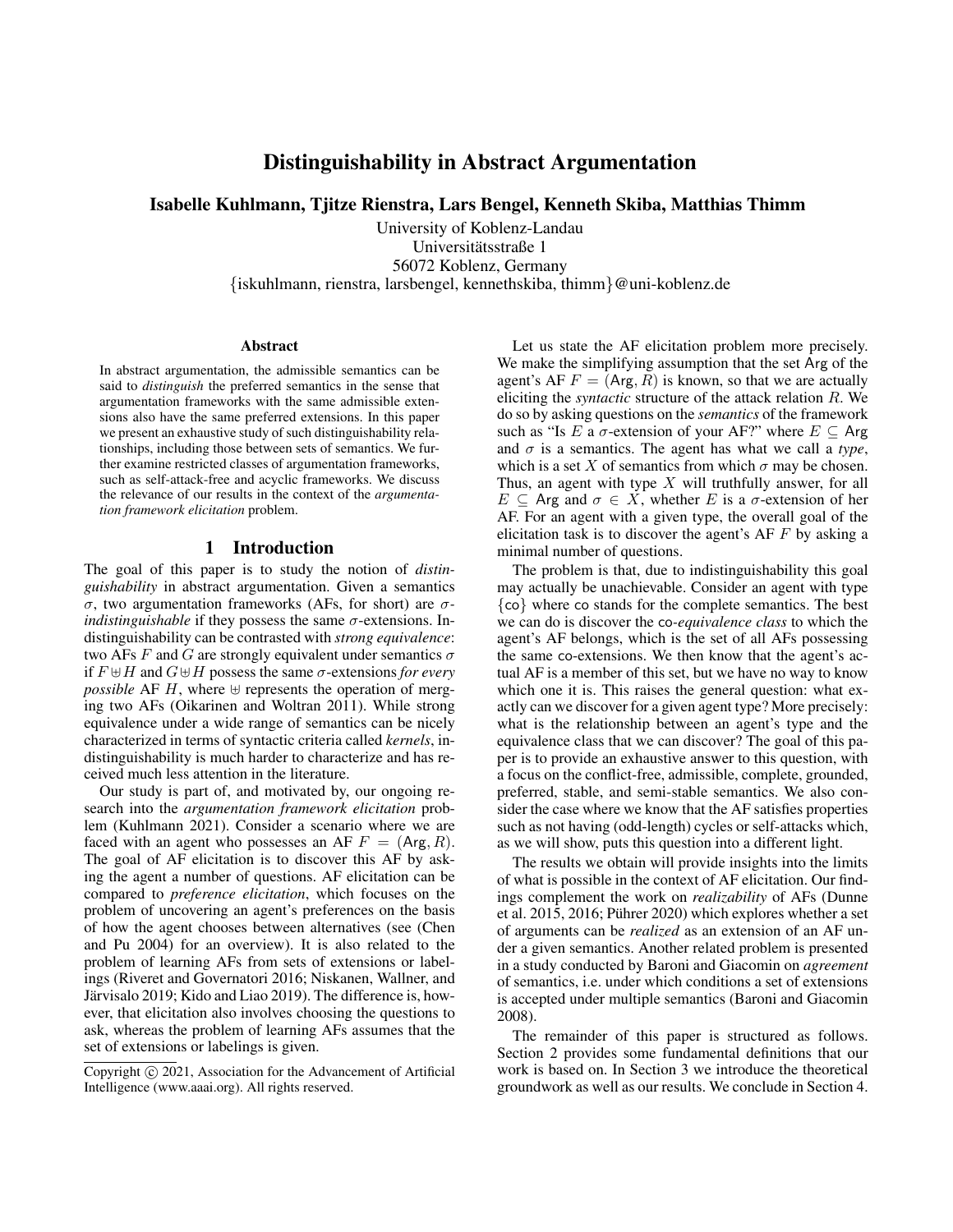### 2 Preliminaries

An *argumentation framework* is a pair  $F = (Arg, R)$  where Arg is a finite set of arguments and R is a relation  $R \subseteq$ Arg  $\times$  Arg (Dung 1995). An argument a is said to attack an argument b if  $(a, b) \in R$ . We say that an argument a is *defended by a set*  $E \subseteq$  Arg if every argument  $b \in$  Arg that attacks a is attacked by some  $c \in E$ . For  $a \in \text{Arg}$  we define  $a^- = \{b \mid (b, a) \in R\}$  and  $a^+ = \{b \mid (a, b) \in R\}$ , i.e., the sets of attackers of  $a$  and the set of arguments attacked by a. For a set of arguments  $E \subseteq \text{Arg}$  we extend these sets by defining  $E_F^+$  and  $E_F^-$  via  $E_F^+ = \bigcup_{a \in E} a^+$  and  $E_F^- = \bigcup_{a \in E} a^-$ , respectively.  $_{a\in E}$   $a^-$ , respectively.

A *semantics* determines a set of *extensions* (i. e., jointly acceptable sets of arguments) of an AF. Given an AF  $F =$  $(Arg, R)$ , an extension  $E \subseteq Arg$  is called *admissible* (ad) if and only if

- 1. *E* is *conflict-free* (cf), i.e., there are no arguments  $a, b \in$ E with  $(a, b) \in R$ , and
- 2. E *defends* every  $a \in E$ ,

and is called *complete* (co) if, additionally, it satisfies

3. if E defends a then  $a \in E$ .

By imposing more constraints on complete extensions we can define additional types of semantics. In particular, a complete extension  $E$  is *grounded* (gr) if and only if  $E$  is  $\subseteq$ -minimal; is *preferred* (pr) if and only if E is  $\subseteq$ -maximal; is *stable* (st) if and only if  $Arg = E \cup E^{+}$ ; and is *semistable* (sst) if and only if  $E \cup E^+$  is  $\subseteq$ -maximal among all complete extensions (Dung 1995; Caminada, Carnielli, and Dunne 2012). Note that the grounded extension is uniquely determined and that stable extensions may not exist. We define  $\Sigma = \{cf, ad, co, gr, pr, st, sst\}$  to be the set of semantics considered in this work.<sup>1</sup> Given  $\sigma \in \Sigma$  and an AF F, we refer to the set of all  $\sigma$ -extensions as  $\sigma(F)$ . The set of all AFs is denoted F*all*.

#### 3 Distinguishability

Based on the previously described AF elicitation problem we propose our theoretical groundwork. In particular, we introduce the notion of distinguishability in order to articulate whether knowing the set of extensions w.r.t. a set of semantics X also yields information regarding some other semantics  $\sigma \notin X$ . We first need to define X-equivalence between AFs, with  $X \subseteq \Sigma$ .

**Definition 1.** Let  $X \subseteq \Sigma$ . Two AFs F and F' are X*equivalent if, for all*  $\sigma \in X$ ,  $\sigma(F) = \sigma(F')$ *.* 

If two AFs are  $\{\sigma\}$ -equivalent we will simply say that they are  $\sigma$ -equivalent. In the elicitation scenario we are faced with an agent with a given type  $X \subseteq \Sigma$ . What we are interested in is: what information can we actually gain from this agent? We formalize this using the *distinguishablity* relation defined as follows.

**Definition 2.** *Let*  $X \subseteq \Sigma$ ,  $\sigma \in \Sigma$ , and let F be a set of AFs. *We say that* X distinguishes  $\sigma$  in F *if and only if, for every pair*  $F, F' \in \mathcal{F}$ , if  $F$  *and*  $F'$  *are*  $X$ *-equivalent then*  $F$  *and* F <sup>0</sup> *are* σ*-equivalent.*

If X distinguishes  $\sigma$  in  $\mathcal{F}_{all}$  then any two AFs with different  $\sigma$  extensions also have different  $\sigma'$  extensions for some  $\sigma' \in X$ . Hence, the information we can gain from an agent with type X is the  $\sigma$ -equivalence class—or some member of this class—of the agent's AF. To see that this is possible, consider the following simple procedure. We assume that the set Arg of arguments is known.

- 1. For every  $E \subseteq \text{Arg}$  and  $\sigma \in X$  ask the agent whether E is a  $\sigma$ -extension of her AF and remember the answers.
- 2. Find an attack relation  $R \subseteq \text{Arg} \times \text{Arg}$ , such that the AF  $F = (Arg, R)$  agrees with the answers obtained in step 1. Because the agent is truthful, this attack relation is guaranteed to exist.

Clearly, if X distinguishes  $\sigma$  then the AF  $F = (Arg, R)$ obtained using this procedure belongs to the  $\sigma$ -equivalence class of the agent's AF. This procedure is clearly not efficient, since it requires asking an exponential number of questions and trying an exponential number of attack relations. The question of *how* to elicit an AF in an efficient manner will be addressed in future work, however. In this work we will only focus on distinguishability, which tells us about *what* we can elicit from a given agent type.

Let us list some basic properties of distinguishability that will be useful later.

**Proposition 1** (Reflexivity). *If*  $\sigma \in X$  *then X distinguishes* σ *in* F*.*

**Proposition 2** (Monotonicity). *If*  $X \subseteq X'$  *and* X distin*guishes*  $\sigma$  *in*  $\mathcal F$  *then*  $X'$  *distinguishes*  $\sigma$  *in*  $\mathcal F$ *.* 

**Proposition 3** (Transitivity). *If* X distinguishes  $\sigma$  in F and  $\sigma \in X'$  *and*  $X'$  *distinguishes*  $\sigma'$  *in*  $\mathcal{F}$  *then*  $X \cup X' \setminus \{\sigma\}$ *distinguishes* σ *in* F*.*

An immediate consequence is:

**Proposition 4.** If  $\mathcal{F}' \subseteq \mathcal{F}$  and X distinguishes  $\sigma$  in  $\mathcal{F}$  then *X* distinguishes  $\sigma$  in  $\mathcal{F}'$ .

We may also know that the agent's AF satisfies certain graph-theoretical properties such as being acyclic, oddcycle-free, or self-attack-free. This may simplify the elicitation task. We represent these classes of AFs as follows.

Definition 3. *We define the following sets of AFs:*

- $\mathcal{F}_{acyclic} = \{F \mid F \text{ is acyclic }\}$
- $\mathcal{F}_{odd\text{-cycle-free}} = \{F \mid F \text{ contains no odd cycles }\}$
- $\mathcal{F}_{\text{self-attack-free}} = \{F \mid F \text{ contains no self-attack}\}$

The following theorems provide an overview of the results. Each theorem summarizes the distinguishability of all considered semantics w.r.t. a set of AFs  $\mathcal F$  by listing all minimal sets of semantics  $X \subseteq \Sigma$  that distinguish a semantics  $\sigma$ in  $F$ . For each theorem we provide proofs of the distinguishable cases as well as counterexamples for the maximal set of semantics  $X \subseteq \Sigma$  that does not distinguish a semantics  $\sigma$ .

Theorem 1 is concerned with the set of all AFs, F*all*. Here, we can only observe that  ${co}$  distinguishes gr and pr and {ad} distinguishes pr. This follows easily from the definitions (Oikarinen and Woltran 2011). Furthermore, it should be noted that there exists no other set of semantics  $X \subseteq \Sigma$ that distinguishes a semantics  $\sigma$  in  $\mathcal{F}_{all}$ , if  $\sigma$  is not in X.

<sup>&</sup>lt;sup>1</sup>To simplify presentation, we also treat cf and ad as semantics.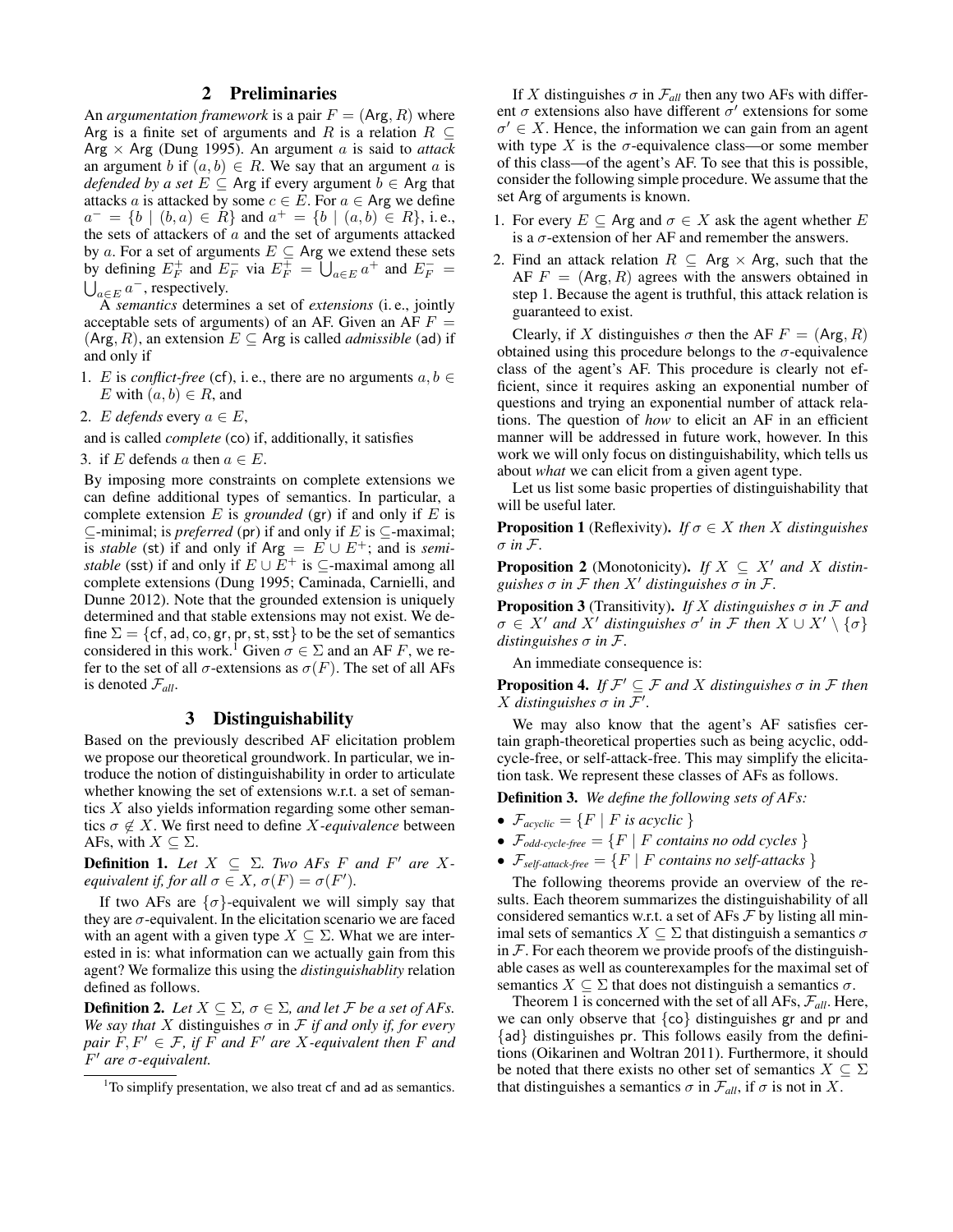**Theorem 1.** *For all*  $X \subseteq \Sigma$  *and*  $\sigma \in \Sigma$ *, if*  $\sigma \notin X$  *then* X *does not distinguish*  $\sigma$  *in*  $\mathcal{F}_{all}$ *, unless:* 

*1.* ad  $\in$  *X and*  $\sigma$  = pr *2.* co  $\in$  *X* and  $\sigma \in \{$ gr, pr $\}$ 

*Proof.* Let  $F, F' \in \mathcal{F}$ . If  $\text{ad}(F) = \text{ad}(F')$  then  $\text{pr}(F) =$  $pr(F')$ . If  $co(F) = co(F')$  then  $pr(F) = pr(F')$  and  $\text{gr}(F) = \text{gr}(F')$  (Oikarinen and Woltran 2011). No other relation holds in  $\mathcal{F}_{all}$  as shown by the following examples:  $\sigma = \text{cf: Example 1, } \sigma = \text{ad: Example 2, } \sigma = \text{co: Exam-}$ ple 3,  $\sigma = \text{gr: Example 4}, \sigma = \text{pr: Example 5}, \sigma = \text{st:}$ Example 10,  $\sigma$  = sst: Example 11.  $\Box$ 

In Theorem 2 we are considering the set of self-attack-free AFs. Besides the exceptions from Theorem 1 we have some additional cases. The set of semantics  $\{cf, pr\}$  distinguishes st and sst in F*self-attack-free*. From Proposition 3 it follows that  $\{cf, ad\}$  and  $\{cf, co\}$  also distinguish st and sst. Additionally, {cf,sst} distinguishes st in F*self-attack-free*. This means that, for example, we are able to construct an st-equivalent AF by only knowing the cf- and pr-extensions.

**Theorem 2.** *For all*  $X \subseteq \Sigma$  *and*  $\sigma \in \Sigma$ *, if*  $\sigma \notin X$  *then* X *does not distinguish* σ *in* F*self-attack-free, unless:*

- *1.* ad  $\in X$  *and*  $\sigma =$  pr
- *2.* co  $\in$  *X* and  $\sigma \in \{$ gr, pr $\}$
- *3.*  $\{cf, ad\} \subseteq X$  *and*  $\sigma \in \{st, sst\}$
- *4.*  $\{cf, co\} \subseteq X$  *and*  $\sigma \in \{st, sst\}$
- *5.*  $\{cf, pr\} \subseteq X$  *and*  $\sigma \in \{st, sst\}$
- *6.*  $\{cf, sst\} \subseteq X$  *and*  $\sigma = st$

*Proof.* Cases 1 and 2 follow from Theorem 1 and Proposition 4. The proof for the cases 3, 4, 5 and 6 is shown below. All other relations do not hold as shown by the corresponding examples:  $\sigma = cf$ : Example 1,  $\sigma = ad$ : Example 2,  $\sigma = \text{co: example } 3, \sigma = \text{gr: Example 4, } \sigma = \text{pr: Example 5,}$  $\sigma$  = st: Examples 6 and 8,  $\sigma$  = sst: Examples 7 and 12.

We will now prove that  $\{cf, pr\}$  distinguishes st in  $\mathcal{F}_{self-attack-free}$ . Let  $F = (Arg, R)$  and  $F' = (Arg, R')$ . Assume that  $F, F' \in \mathcal{F}_{\text{self-attack-free}}$ . Suppose that  $cf(F) =$  $\mathsf{cf}(F')$  and  $\mathsf{pr}(F) = \mathsf{pr}(F')$  (or  $\mathsf{ad}(F) = \mathsf{ad}(F')$  or  $\text{co}(F) = \text{co}(F')$  which implies  $\text{pr}(F) = \text{pr}(F')$ ).

Let  $E \in \text{ad}(F)$ . We will first prove that  $E_F^+ = E_{F'}^+$ . Suppose that  $E_F^+ \neq E_{F'}^+$ . Then, either (1)  $\exists a \in \text{Arg} : a \in$  $E_F^+$  and  $a \notin E_{F'}^+$  or (2)  $\exists a \in \text{Arg} : a \in E_{F'}^+$  and  $a \notin E_{F'}^+$ . In case (1), it follows from the definition of  $E \in \text{ad}(F)$ that  $a \notin \overline{E}$ . Then  $\nexists b \in E : (b, a) \in R'$ . That means  $E \cup$  ${a} \in cf(F')$  and thus  $E \cup {a} \in cf(F)$ . But, since we have  $\mathsf{cf}(F) = \mathsf{cf}(F')$  and  $a \in E_F^+$  as well as  $F, F' \in \mathcal{F}_{\text{self-attack-free}}$ it also follows that  $\exists c \in E : (c, a) \in R$  and thus  $E \cup \{a\} \notin \mathcal{E}$  $cf(F)$ . Case (2) follows similarly.

We will prove that  $\mathsf{sst}(F) \subseteq \mathsf{sst}(F')$ . Let  $E \in \mathsf{sst}(F)$ . Then, it follows that  $E_F^+ = E_{F'}^+$ . Suppose  $E \notin \text{sst}(F')$ . Since  $pr(F) = pr(F')$  we know that  $E \in pr(F')$ . So there must be an  $E' \in \text{pr}(F')$  with  $E_{F'}^+ \subseteq E_{F'}'^+$  and  $E' \notin \text{sst}(F)$ . But, since  $pr(F) = pr(F')$  and  $E'^{+}_F = E'^{+}_{F'}$  it would follow that  $E' \in \text{sst}(\hat{F})$ . Thus we have  $E \in \text{sst}(F')$  and we can similarly prove that  $\mathsf{sst}(F) \supseteq \mathsf{sst}(F')$ . We therefore have  $\mathsf{sst}(F) = \mathsf{sst}(F').$ 

The same procedure can be applied to prove  $\{cf, pr\}$  distinguishes st and {cf,sst} distinguishes st. П

In the odd-cycle-free case we have  $pr = st$  (Dung 1995) and  $st = sst$  (Caminada, Carnielli, and Dunne 2012). Hence, {ad} and {co} also distinguish st and sst in F*odd-cycle-free*.

**Theorem 3.** For all  $X \subseteq \Sigma$  and  $\sigma \in \Sigma$ , if  $\sigma \notin X$  then X *does not distinguish* σ *in* F*odd-cycle-free, unless:*

- *1.* ad  $\in X$  *and*  $\sigma \in \{pr, st, sst\}$ *2.* co  $\in$  *X* and  $\sigma$   $\in$  {gr, pr, st, sst} *3.* pr  $\in$  *X* and  $\sigma \in \{\text{st}, \text{sst}\}$
- *4.* st  $\in$  *X* and  $\sigma \in \{pr, sst\}$
- *5.* sst  $\in X$  *and*  $\sigma \in \{pr, st\}$

*Proof.* Cases 1 to 5 follow from Theorem 1 and the fact that  $pr = st = sst$  in  $\mathcal{F}_{odd-cycle-free}$ . All other relations do not hold as evidenced by the corresponding counterexamples:  $\sigma = \text{cf: Example 1}, \sigma = \text{ad: Example 2}, \sigma = \text{co: Example 3},$  $\sigma = \text{gr: Example 4}, \sigma \in \{\text{pr, st, sst}\}\colon \text{Example 8}.$  $\Box$ 

In the acyclic case, the co, pr, gr, st and sst semantics coincide and thus distinguish each other. Apart from that, they are also distinguished by ad. Only cf and ad are not distinguished by any of the other semantics.

**Theorem 4.** *For all*  $X \subseteq \Sigma$  *and*  $\sigma \in \Sigma$ *, if*  $\sigma \notin X$  *then* X *does not distinguish* σ *in* F*acyclic, unless:*

•  $X \cap \Sigma \setminus \{cf\} \neq \emptyset$  *and*  $\sigma \in \{\text{co}, \text{pr}, \text{gr}, \text{st}, \text{sst}\}.$ 

*Proof.* Follows from the fact that the co, pr, gr, st and sst semantics coincide in acyclic AFs. Furthermore, ad distinguishes pr (Theorem 1) and thus (Proposition 3) also the others. That  $\{cf\}$  does not distinguish anything is shown by Example 9. That cf and ad are not distinguished is shown by Examples 1 and 2. П

Below, we list several counterexamples used in the proofs of the above theorems. The examples consist of two AFs F and  $F'$  belonging to a set of AFs  $\mathcal F$  as defined in Definition 3. In each example we have a set of semantics  $X \subseteq \Sigma$ for which  $F$  and  $F'$  have the same extensions (i.e. they are *X-equivalent*), as well as a semantics  $\sigma \in \Sigma$  under which they have different extensions. We highlight one extension that exists in  $F'$  but not in F under  $\sigma$  semantics using green color. It follows that X does not distinguish  $\sigma$  in the set of AFs F.

**Example 1.** *Consider the acyclic AFs*  $F_1$  =  $({a, b, c}, {a, b})$  *and*  $F'_1 = ({a, b, c}, {c, b})$ *). Then the* ad, co, gr, pr, st *and* sst *extensions of*  $F_1$  *and*  $F'_1$  *are the same but the extensions under* cf *semantics are different.*

**Example 2.** *Consider the acyclic AFs*<br> $F_2$  =  $(\{a, b, c\}, \{(a, b), (b, c)\})$  *and*  $F_2'$  =  $F_2 = (\{a, b, c\}, \{(a, b), (b, c)\})$  and  $F_2'$  $\frac{1}{2}$  =  $({a, b, c}, {c, b}, {(c, b), (b, a)}).$  Then the cf, co, gr, pr, st and sst *extensions of*  $F_2$  *and*  $F'_2$  *are the same but the extensions under* ad *semantics are different.*

**Example 3.** Consider the odd-cycle-free AFs  $F_3$  and  $F'_3$ .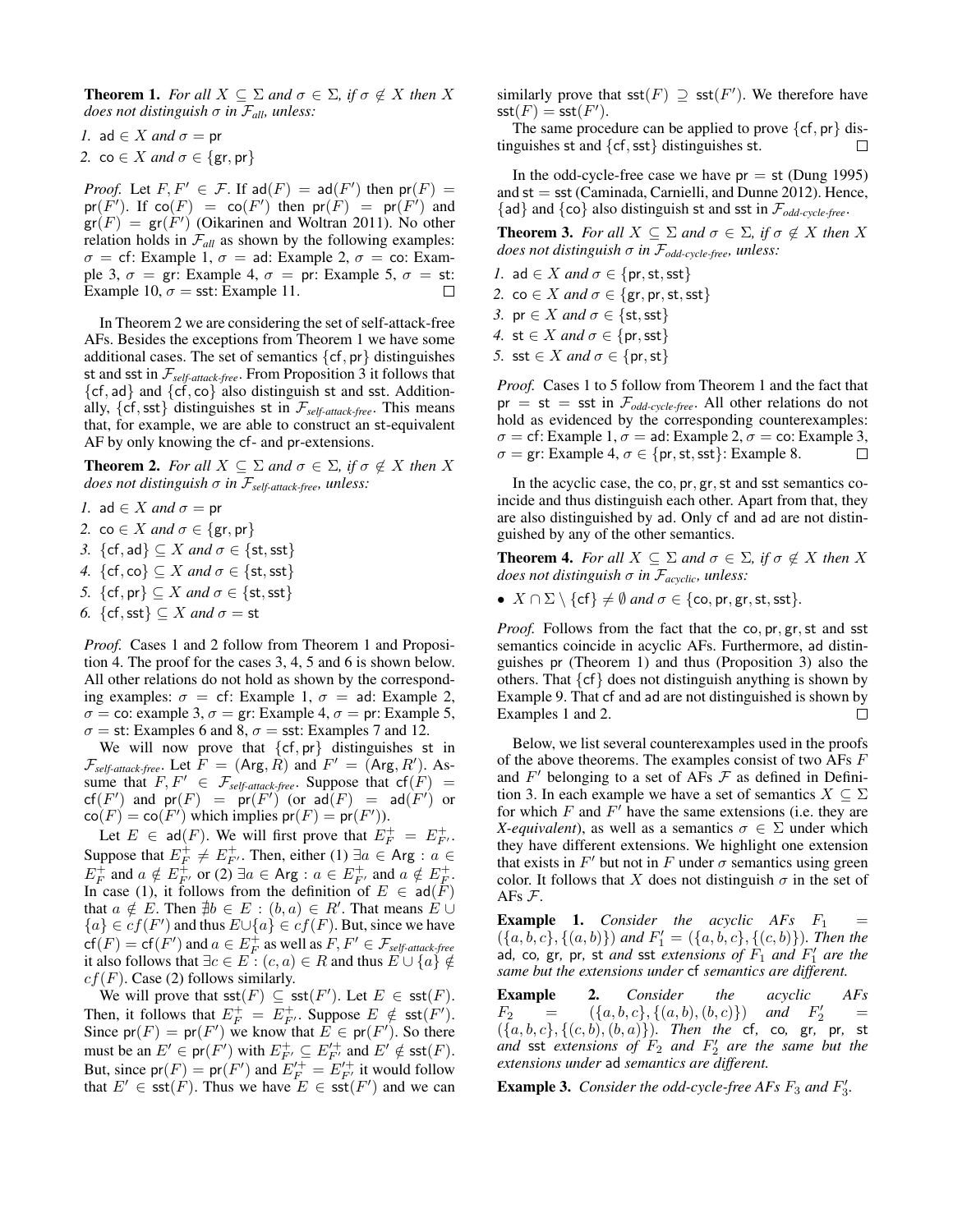

*Then the* cf, ad, gr, pr, st *and* sst *extensions of*  $F_3$  *and*  $F'_3$  *are the same but the extensions under* co *semantics are different.*

**Example 4.** Consider the odd-cycle-free AFs  $F_4$  and  $F'_4$ .



*Then the* cf, ad, pr, st *and* sst *extensions of*  $F_4$  *and*  $F'_4$  *are the same but the extensions under* gr *semantics are different.*



*Then the*  $cf$ ,  $gr$ ,  $st$  *and*  $sst$  *extensions of*  $F_5$  *and*  $F'_5$  *are the same but the extensions under* pr *semantics are different.*

**Example 6.** Consider the self-attack-free AFs  $F_6$  and  $F'_6$ .



*Then the* ad, co, gr, pr *and* sst *extensions of*  $F_6$  *and*  $F'_6$  *are the same but the extensions under* st *semantics are different.*

**Example 7.** Consider the self-attack-free AFs  $F_7$  and  $F'_7$ .



*Then the* ad, co, gr, pr *and* st *extensions of*  $F_7$  *and*  $F'_7$  *are the same but the extensions under* sst *semantics are different.*

**Example 8.** Consider the odd-cycle-free AFs  $F_8$  and  $F'_8$ .



Then the  $cf$ ,  $gr$  *extensions of*  $F_8$  *and*  $F'_8$  *are the same but the extensions under* pr*,* st *and* sst *semantics are different.*

**Example 9.** *Consider the acyclic AFs*  $F_9$  $({a, b}, {(a, b)})$  *and*  $F'_1 = ({a, b}, {(b, a)})$ *. Then the* cf *extensions of*  $F_9$  *and*  $F'_9$  *are the same but the extensions under* ad*,* co*,* gr*,* pr*,* st *and* sst *semantics are different.*

**Example 10.** *Consider the AFs:*  $F_{10} = (\{a, b\}, \{(a, a)\})$  $and F_{10}^7 = (\{a, b\}, \{(a, a), (b, a)\})$ *. Then the* cf, ad, co, gr, pr *and* sst *extensions of*  $F_{10}$  *and*  $F'_{10}$  *are the same but the extensions under* st *semantics are different.*

**Example 11.** Consider the AFs  $F_{11}$  and  $F'_{11}$ .



*Then the* cf, ad, co, gr, pr *and* st *extensions of*  $F_{11}$  *and*  $F'_{11}$ *are the same but the extensions under* sst *semantics are different.*

**Example 12.** *Consider the self-attack-free AFs*  $F_{12}$  *and*  $F'_{12}$ .



Then the  $\mathsf{cf}, \mathsf{gr}$  and  $\mathsf{st}$  extensions of  $F_{12}$  and  $F'_{12}$  are the same *but the extensions under* sst *semantics are different.*

#### 4 Discussion and Future Work

We studied distinguishability in argumentation and discussed its relevance in the context of argumentation framework elicitation. The results we obtained answer the question: which agent types distinguish which semantics? If we ignore cases that follow from Propositions 1, 2 and 3 (reflexivity, monotonicity and transitivity) then we see that the ad semantics is not distinguished by anything, not even in the acyclic case. The co semantics is not distinguished by anything. The gr semantics is distinguished by co. The pr semantics is distinguished by ad and co, in the odd-cyclefree case also by st and sst. Finally, in the cycle-free case, all semantics except cf and ad distinguish each other. The st and sst semantics are distinguished in the absence of selfattacks by  $\{cf, pr\}$ . In the odd-cycle-free case, they are distinguished by pr and by each other. The st and sst semantics in the self-attack-free case are interesting because they demonstrate that the cf and pr semantics together distinguish something that they do not distinguish alone. This is the only case where "the sum of the parts is greater than the whole".

Altogether, our results show that AF elicitation is anything but trivial—asking about one semantics usually does not yield knowledge about other semantics except in the small number of cases that we identified. Thus, we have to find more sophisticated methods to elicit AFs. However, the exceptions we found could serve as a starting point to develop such methods. Therefore, the problem of *how* to elicit an AF in an efficient manner is still subject to future work. For this, we require a procedure to decide which questions to ask. What is interesting here is the relation between an agent's type, the desired equivalence class to elicit, and the minimum number of necessary questions (as a function of the number of arguments). For instance, to determine the coequivalence class of the agent's AF, it makes no difference whether the agent's type is  $\{\text{co}\}\$  or  $\{\text{cf}, \text{co}\}\$ . However, the second type may allow us to elicit the AF more efficiently.